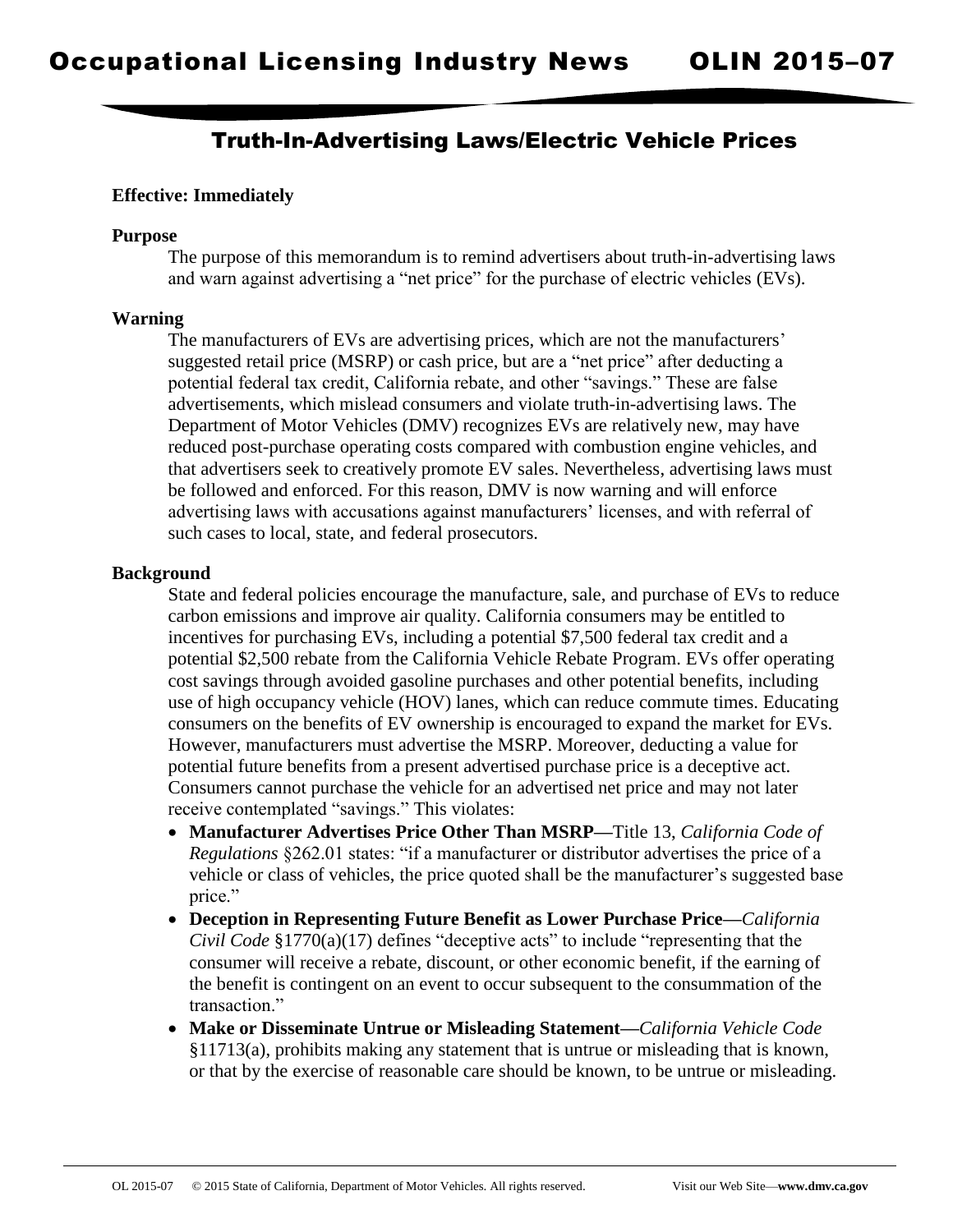## OLIN 2015–07

## Page 2 of 4

## **Background,** *continued*

- **False Advertising—***California Business and Professions Code* §17500, prohibits making any statement which is untrue or misleading, and which is known, or which by the exercise of reasonable care should be known, to be untrue or misleading.
- **Unfair Competition—***California Business and Professions Code* §17200, prohibits any unlawful, unfair, or fraudulent business act or practice and unfair, deceptive, untrue, or misleading advertising.
- **Regulation Z, Title 12,** *Code of Federal Regulations* **§226.24(d)(1)(iii) and Title 12,**  *Code of Federal Regulations* §226.24(d)(2)—Require that if any of the following terms are advertised, all of the terms must be advertised: monthly payment amount, amount of down payment, term of a loan, and annual percentage rate for financing.

## **Examples of Violations**

- **1. Manufacturer Advertises Price Other Than MSRP.** A manufacturer advertises a net price instead of the MSRP. This violates *Title 13, California Code of Regulations §262.01, which states that "if a manufacturer or distributor advertises the price of a vehicle or class of vehicles, the price quoted shall be the manufacturer's suggested base price.*" If a manufacturer advertises any price or amount, it must be the MSRP. If the manufacturer advertises the MSRP **and** presents a "net price" but more prominently displays the net price, then the ad violates Title 13, *California Code of Regulations* §262.01 because the net price is a misleading statement to attract customers even though an accurate purchase price is also disclosed. This violates *California Business and Professions Code* §§17500 and 17200, and *California Vehicle Code* §11713(a).
- **2. Advertising a Net Price.** A manufacturer or dealer advertises a net-price only. The net price is derived by deducting a potential federal tax credit, California rebate, and/or other savings or benefits not immediately included in the sale at the time of the purchase transaction. This constitutes a deceptive act under *California Civil Code §1770(a)(17), which prohibits "representing that the consumer will receive a rebate, discount, or other economic benefit, if the earning of the benefit is contingent on an event to occur subsequent to the consummation of the transaction.*" EV tax credits and rebates, if received, occur after and not at the time of purchase. If the advertised purchase price is reduced by any value or benefit contingent on an event to occur subsequent to the consummation of the transaction the advertised price is a deceptive act under *California Civil Code* §1770(a)(17). This violates *California Business and Professions Code* §§17500 and 17200, and *California Vehicle Code* §11713(a).
- **3. Advertising a Net Monthly Cost.** A manufacturer or dealer advertises a monthly "net cost" or "net effective cost." This is a deceptive act under *California Civil Code §1770(a)(17), which prohibits "representing that the consumer will receive a rebate, discount, or other economic benefit, if the earning of the benefit is contingent on an event to occur subsequent to the consummation of the transaction."* The advertised "net cost" or "net effective cost" is a deceptive act because it is computed assuming receipt of a benefit that is contingent on an event to occur subsequent to the consummation of the transaction. This violates *California Business and Professions Code* §§17500 and 17200, and *California Vehicle Code* §11713(a).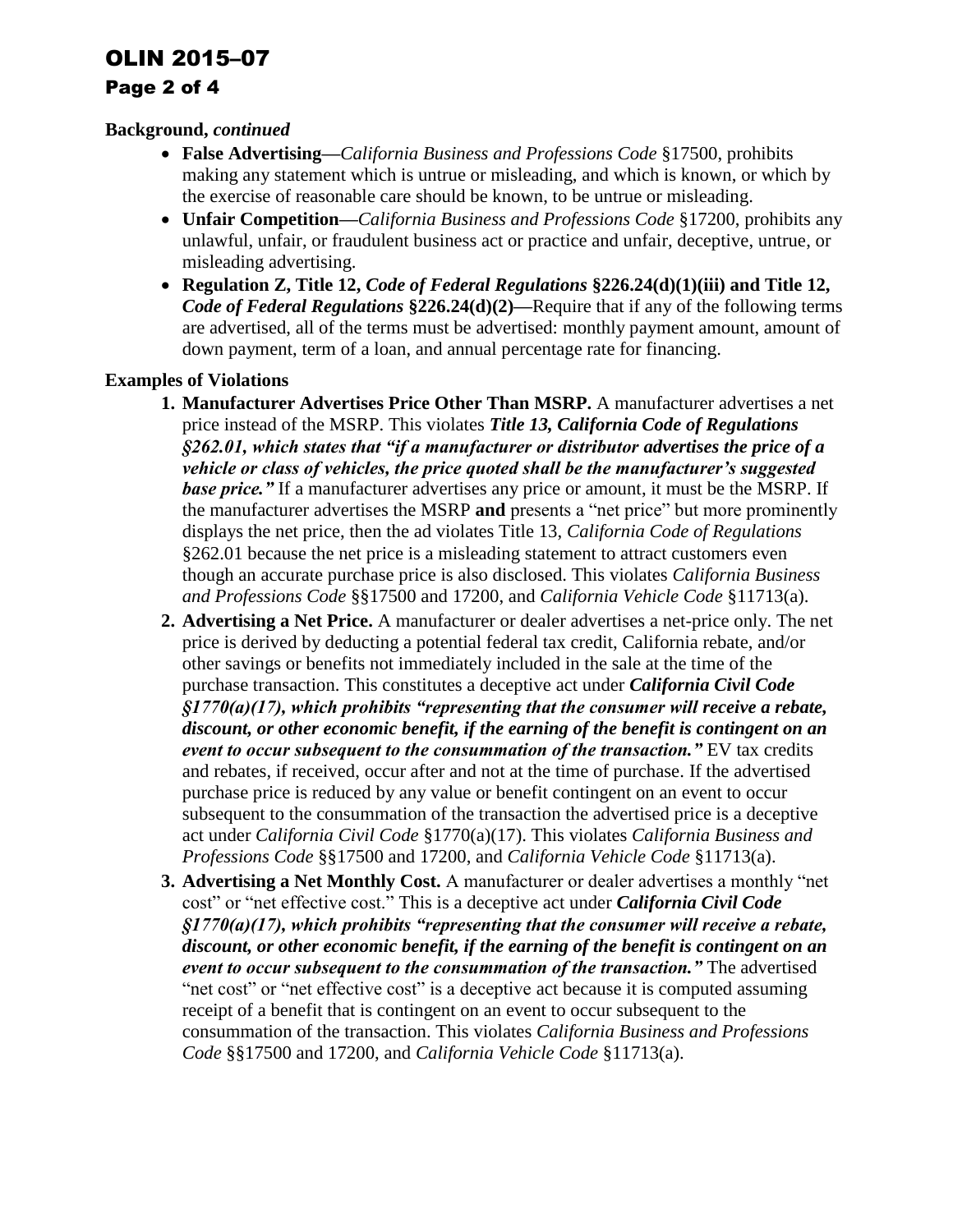## **Examples of Violations,** *continued*

**4. Regulation Z Compliance Required.** A manufacturer or dealer advertises only a monthly amount, without other payment terms, in a style, location, and manner where consumers would usually see a monthly financed payment amount. This violates *Regulation Z, Title 12, Code of Federal Regulations §226.24(d)(1)(iii) and Title 12, California Code of Regulations §226.24(d)(2), which require that if any of the following terms are advertised, all of the terms must be advertised: monthly payment amount, amount of down payment, the term of a loan, and annual percentage rate for financing***.** Even if the manufacturer intends the advertised amount to be a "net price" or "effective monthly cost" and not a payment amount, compliance with Regulation Z is required to avoid consumers being misled into understanding the amount as a monthly payment. Regulation Z disclosures must be made in a clear and conspicuous manner, which means immediately next to the advertised amount. *Title 13, California Code of Regulations§262.09 requires that qualifying statements be designed to be "comprehended by an average reader or viewer." A violation of Regulation Z is a violation of California Vehicle Code §11713.16(d).*

## **Legal Ramifications**

- Failure to advertise the MSRP violates Title13, *California Civil Code* §262.01, which constitutes cause for license discipline under *California Vehicle Code* §11705(a)(10), and may violate *California Vehicle Code* §11713(a).
- A violation of *California Civil Code* §1770(a)(17) is a "deceptive act," which violates *California Business and Professions Code* §§17500 and 17200, and may be referred to prosecutors. The penalty for violating *California Business and Professions Code* §§17500 and 17200 is a fine of up to \$2,500 per person exposed to the false advertisement.
- A violation of *California Business and Professions Code* §17500 inherently violates *California Vehicle Code* §11713(a), which constitutes cause for license discipline under *California Vehicle Code* §11705(a)(10).
- A violation of Regulation Z violates *California Vehicle Code* §11713.16(d), which constitute cause for license discipline under *California Vehicle Code* §11705(a)(10).
- A violation of *California Vehicle Code* §§11713(a) and 11713.16(d) are misdemeanor criminal offenses pursuant to *California Vehicle Code* §40000.11(a), and may be referred to prosecutors.
- A violation of *California Business and Professions Code* §§17500 and 17200; *California Vehicle Code* §§11713(a) and 11713.16(d); may all cause consumers to suffer loss or damage by reason of fraud or deceit, which would constitute cause for license discipline under *California Vehicle Code* §11705(a)(14).

#### **Enforcement**

Effective immediately, DMV will enforce advertising laws with accusations against manufacturers' licenses, and with referral of such cases to local, state, and federal prosecutors.